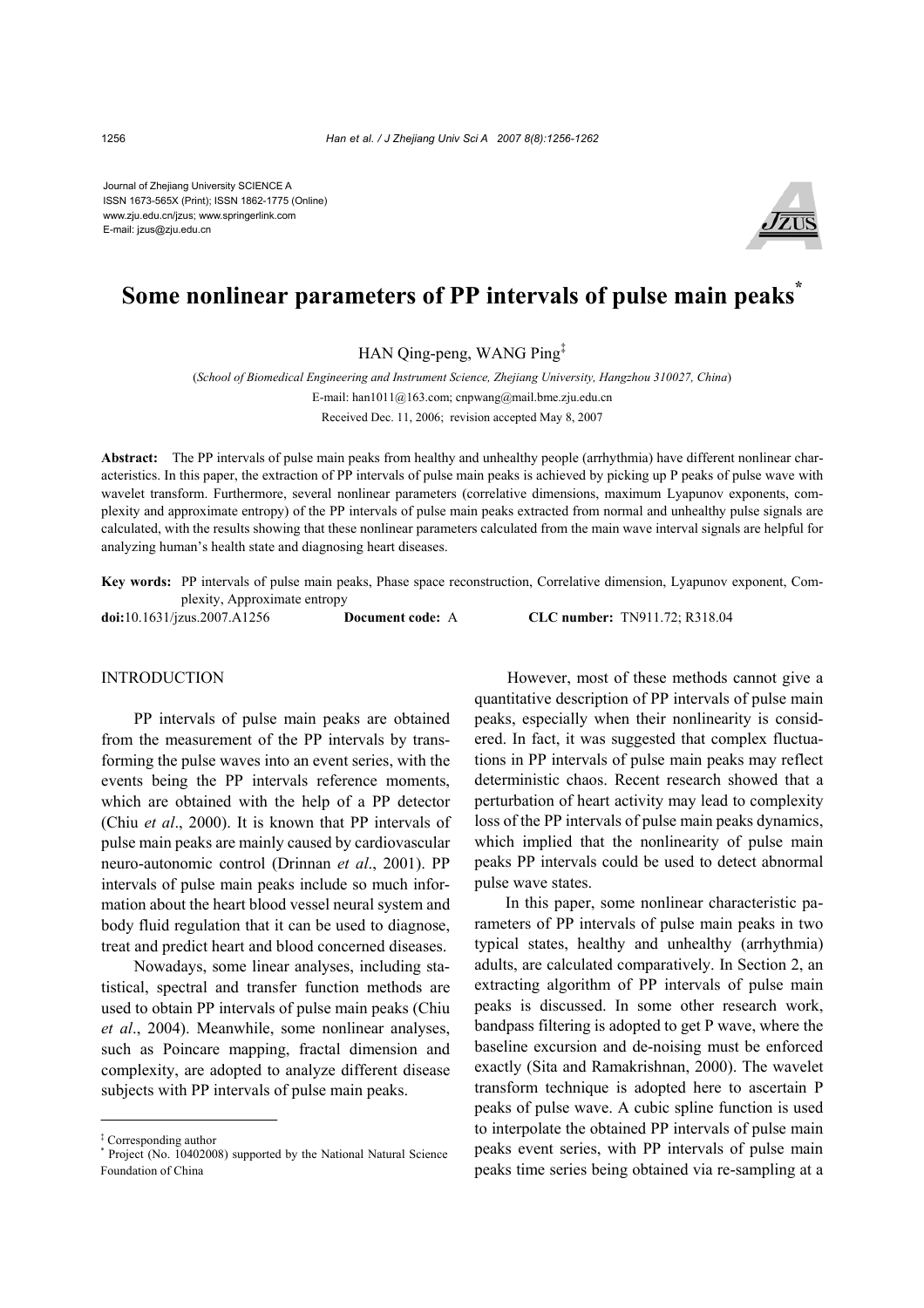proper frequency. In Section 3, the nonlinear theory is applied to calculate some nonlinear parameters of PP intervals of pulse main peaks time series data responding to normal and unhealthy states. The nonlinear parameters dealt with in this paper are the correlative dimensions of reconstructed phase space, the largest Lyapunov exponents, approximate entropy, and complexity. These calculated nonlinear parameters of PP intervals of pulse main peaks are significant for understanding the nonlinear characteristics of pulse waves and could be the essential quantitative indicators for diagnosing some diseases.

## MATERIALS AND METHODS

## **Extraction of PP intervals of pulse main peaks time series**

The average voltage range of pulse wave is 0.05~5 mV, and about  $0.05~100$  Hz  $(3$  dB) in frequency domain. Pulse wave is often contaminated by muscle electricity pulse and other noises. A denoising algorithm for removing baseline drift, power-line interference and electromyographical interference in human pulse signals is proposed based on wavelet transform theory. Pulse wave with denoised treatment and depressed data of baseline drift was shown in Fig.1.

In order to detect P peaks accurately, a proper mother wavelet function is chosen, which should be symmetric. A symmetrical wavelet converts the signal peaks into maximum values, whereas a nonsymmetrical one will convert signal peaks into zeros. A mother wavelet of square spline is adopted here and a three-level wavelet transform is introduced as shown in Fig.2.

The P peaks are then extracted by using a proper threshold, since a too big threshold would cause peak lose and a too small one would get false peaks. In this paper, the average value of high frequency signal was considered as threshold 1 and its half value as threshold 2. When scanning high frequency signal, signal values exceeding threshold 1 are marked as position 1 and those less than threshold 2 marked as position 2. There will exist a P peak between positions 1 and 2.

Due to the uneven sampling frequency of the P peak series, it cannot be analyzed as PP intervals of pulse main peaks. So the P peak series should be



**Fig.1 Test data of human pulse and denoised signals. (a) Test data of human pulse; (b) Depressed data of baseline drift; (c) Pulse wave with denoised treatment**



**Fig.2 Three-level wavelet decomposition**

interpolated and re-sampled. The interpolation is carried out with cubic spline interpolation, but not a linear one with two data point, both over the whole P peak series. Based on the interpolated signal, resampling under a proper sampling frequency is applied. Measured pulse wave and positions of P peaks are shown in Fig.3.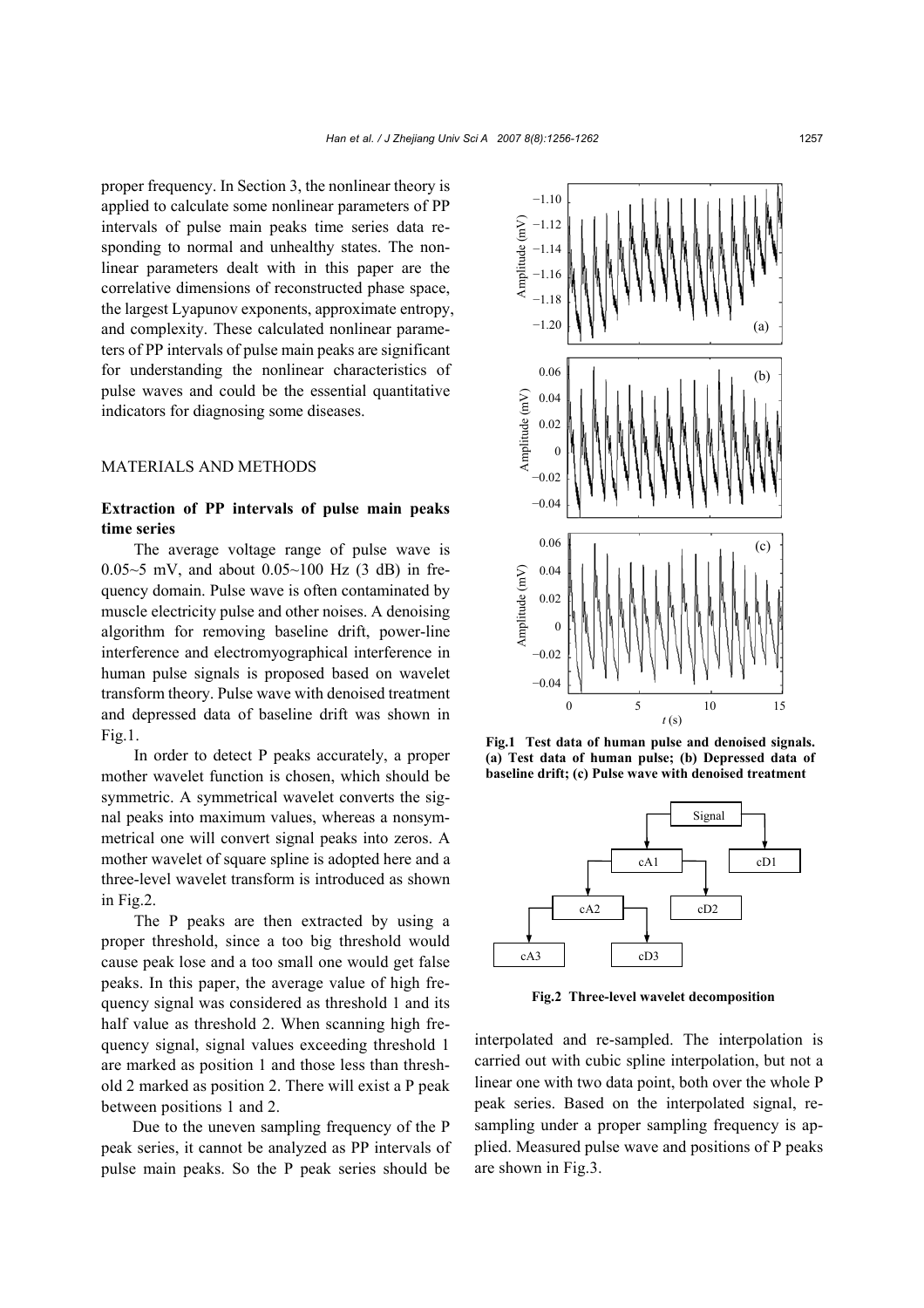

**Fig.3 Extraction of five feature points of human pulse**

## **Nonlinear parameters of PP intervals of pulse main peaks**

1. Correlative dimensions

The fractal characteristics of PP intervals of pulse main peaks could be quantitatively described by correlative dimension (Ferri and Pettinato, 1999). Firstly, perform the time series in a phase space using a state vector with embedding coordinates. An optimum delay is selected via calculating the first minimum of the auto mutual information to ensure that the reconstructed phase space can represent the natural characteristics of the original time series. The optimum minimal embedding dimension is ascertained according to (Cao, 1997). Correlative dimension of reconstructed PP intervals of pulse main peaks data is calculated based on the optimum delay and minimal embedding dimension.

For an observed time series  $x(n)$  of PP intervals of pulse main peaks, the reconstructed phase space and its vectors are

$$
X = \{X_i\}, X_i = [x_i, x_{i+\tau}, \ldots, x_{i+(m-1)\tau}], i=1, 2, \ldots, N_m, (1)
$$

where  $\tau = k\Delta t$  is the delay time with *k* being positive integer and ∆*t* the sampling interval of time series.  $N_m = N - (m-1)\tau$ , *m* is the embedding dimension.

 $\tau$  is estimated via calculating the first minimum of the auto mutual information function, which is an index of the general stochastic correlation of two variables. The auto mutual information function is defined as

$$
I(\tau) = \sum_{i,j} P_i(\tau) \cdot \ln \frac{P_{ij}(\tau)}{P_i P_j},
$$
 (2)

where  $P$  is the probability distribution of time series  $x(n)$  at each point,  $P_i$  is the probability in domain *i*, and  $P_{ij}(\tau)$  the probability of the state that  $x_n$  is in domain *i* and  $x_{n+t}$  is in domain *j*. When  $I(\tau)$  reaches its first minimum, the corresponding  $\tau$  is the rational delay time.

Considering a limited time series, correlative integration is

$$
C_m(r) = \frac{2}{N_m(N_m-1)} \sum_{i=1}^{N_m} \sum_{j=1}^{N_m} H(r-||\mathbf{x}_i - \mathbf{x}_j||), \quad (3)
$$

where *H* is Heaviside function: if  $x>0$ ,  $H(x)=1$ ; if  $x\leq0$ ,  $H(x)=1$ . The correlative integration can be rewritten in exponential form

$$
C_m(r) \propto r^{D^2}.
$$
 (4)

Assume

$$
d_2(r, N_m) = \frac{\partial \ln C_m(r, N_m)}{\partial \ln r},
$$
 (5)

the correlative dimension is defined as

$$
D_2 = \lim_{r \to 0} \lim_{N_m \to \infty} d_2(r, N_m).
$$
 (6)

The slope in the middle straight segment of the curve  $\ln C_m(r)$  to  $\ln r$  is correlative dimension  $D_2$ .

2. Largest Lyapunov exponents

The average radiation velocity of the adjacent orbits in phase space could be quantitatively described by the largest Lyapunov exponent, which is also one of the most important indexes to estimate whether the system is in chaos or not. There are many methods for calculating the largest Lyapunov exponents from a nonlinear time series (Kim and Jeong, 2000). In this paper, phase space reconstruction of PP intervals of pulse main peaks is first achieved, and then the largest Lyapunov exponents are calculated. The result indicates that the largest Lyapunov exponents of PP intervals of pulse main peaks in both healthy and unhealthy states are all positive, but the value of the latter is comparatively small.

Consider two trajectories in space  $X$ ,  $L_1$  and  $L_2$ , with initial points being  $x_0$  and  $x_0 + \Delta x_0$ , respectively. The former is taken as the standard trajectory and the latter as the adjacent one. At time *t*, distance of the two points on the two different trajectories is  $w(x_0, t)$ =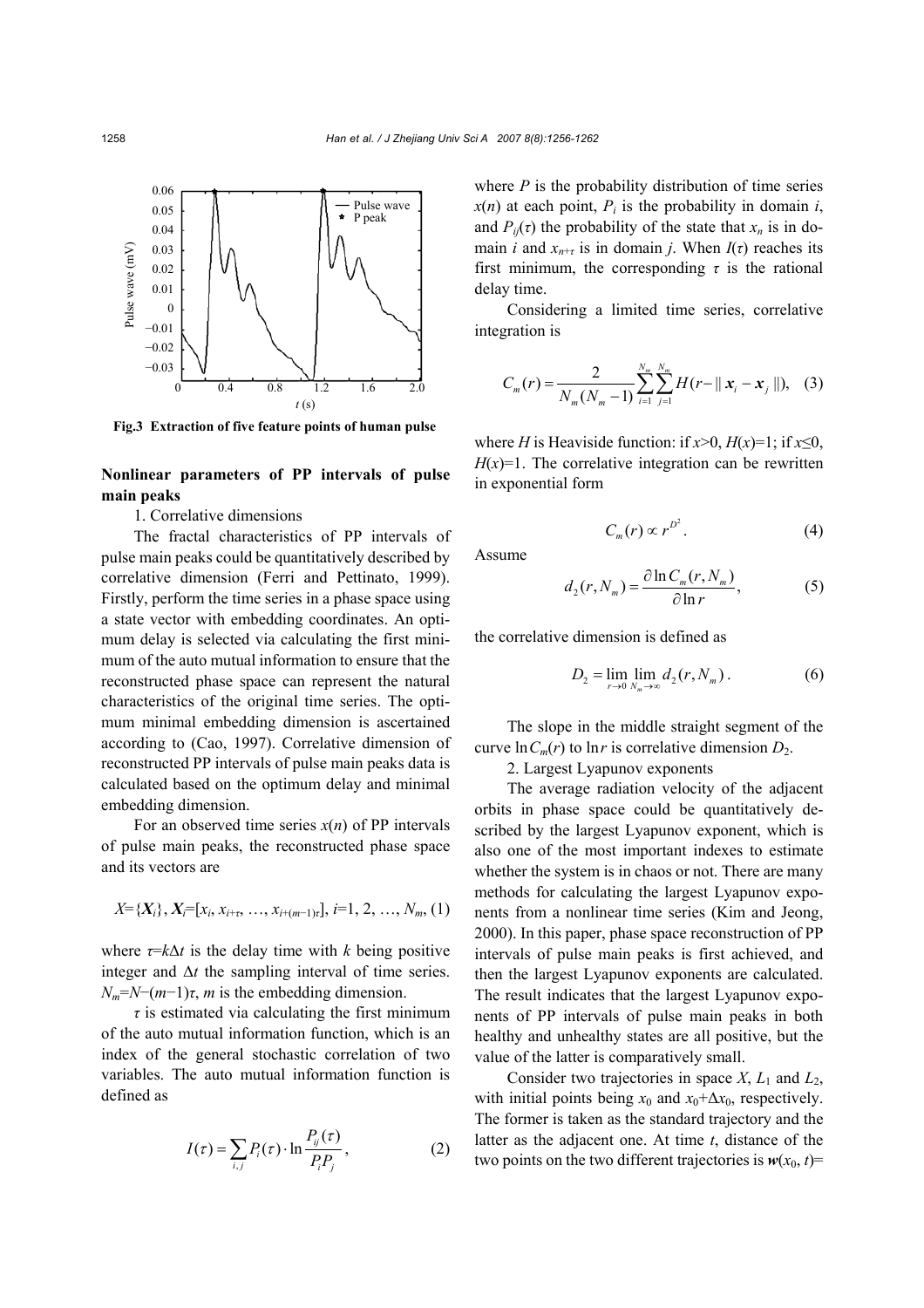$\mathbf{x}(x_0+\Delta x_0, t)-\mathbf{x}(x_0, t)$ . When  $\|\mathbf{w}\|$  is small, the exponential departure of the two trajectories is

$$
\lambda(x_0, \mathbf{w}) = \lim_{\substack{t \to \infty \\ w_0 \to 0}} \frac{1}{t} \ln \frac{\|\mathbf{w}\|}{\|\mathbf{w}_0\|},\tag{7}
$$

where  $w_0=w(x_0, 0)$ . In phase space with *m* dimensions, all the vectors *w* form an *m*-dimensional moving tangent space along with the phase trajectory. Choosing a set of coordinate units of the space and rearranging them into a sequence numerically, the Lyapunov exponents of the time series are in the following sequence:

$$
\lambda_1 \geq \lambda_2 \geq \ldots \geq \lambda_n. \tag{8}
$$

On condition that the adjacent trajectory radiates apart from the standard exponentially, the length of *w* will increase immensely with time. Assume two adjacent trajectories, *L*1 and *L*2, with originations being *x*0 and *z*0 respectively, distance between the two originations is  $d_0=|z_0-x_0|$ . Then  $x_0$  and  $z_0$  move along each trajectory and arrive at  $x_1$  and  $y_1$  respectively after time  $\Delta t$ . The new distance is  $d_1=|y_1-x_1|$ . A new point *z*<sub>1</sub> is picked between *x*<sub>1</sub> and *y*<sub>1</sub>, and set  $d_0=|z_1-x_1|$ . Points  $x_1$  and  $z_1$  locate on trajectories  $L_1$  and  $L_3$ , respectively. After  $\Delta t$ , the new trajectories  $L_1$  and  $L_3$ , with the original points of  $x_1$  and  $z_1$ , will reach their new positions of  $x_2$  and  $y_2$ , respectively. After *p* repetitions, *d<sub>i</sub>* could be obtained as  $d_i=|y_i-x_i|$  (*i*=1, 2, *…*, *p*). The largest Lyapunov exponents are obtained as

$$
\lambda_i = \lim_{p \to \infty} \frac{1}{p \Delta t} \sum_{i=1}^{m} \ln \frac{d_i}{d_0}.
$$
 (9)

Consider that the largest Lyapunov exponents obtained here are only statistical averages of the exponential radiation of each point on its trajectory, as *p* is a large finite integer.

### **Approximate entropy**

Approximate entropy is an important quantitative index to describe chaos in phase space, and it reflects the apparent possibility of a new model when dimension of phase space increases (Pincus, 1991; 1995). The edge probability distribution is used to distinguish different processes, including regular movement, chaos, and random movement. Moreover, approximate entropy can also be used to measure the loss rate of data information. Positive and limitary entropy indicates that the time series and its inherent dynamics are chaotic.

Approximate entropy is deduced based on the concept of correlative integration of a time series. For a time series  $x(n)$ ,  $n=1, 2, ..., N$ , its correlative integration is defined as Eq.(3). Take the logarithm form of correlative integration  $C_m(r)$  and note that as approaches  $\Phi_m(r)$ , the dimension of reconstructed phase space increases from *m* to *m*+1, and then the logarithm correlative integration is calculated again to obtain  $\Phi_{m+1}(r)$ . When the length of time series is a finite number *N*, the approximate entropy is estimated as

$$
E_A(m, r, N) = \Phi_m(r) - \Phi_{m+1}(r).
$$
 (10)

Obviously, the value of  $E_A$  is related to those of *m* and *r.* The initial values of *m* and *r* could be taken as 2 and 0.1 $\sigma$ ~0.2 $\sigma$ , respectively, with  $\sigma$  being the standard deviation of the original data.

#### **Complexity**

Complexity reflects the appearing speed of a new model with its length in 1D time series. The complexity of PP intervals of pulse main peaks time series is proposed to describe its nonlinearity, which is calculated based on L-Z algorithm (Klonowski, 2000). The value of the complex degree of regular movement (stable and periodic) is 0, while that of random movement (white noise) is 1, and that of regular movement with noise, color noise or chaos is often between 0 and 1.

Here the complexity for a character string is taken to demonstrate the L-Z algorithm. Assume that *S* consists of sub-strings,  $S=S_1S_2...S_r$ , and *Q* is a new string which is just added to *S*. *SQ* represents the new string formed by *S* and *Q*. *SQ*π represents the string *SQ* with the last character omitted, and *V*(*SQ*π) represents the set of all the sub-strings of *SQ*π. If *Q* is contained within *S* (i.e.,  $Q$  is equal to  $S_i$ , a sub-string of *S*), it is called a "copy" of *S*, and the value of complexity remains unchanged. In contrast, if *Q* is not contained in *S*, it is called an "insert", and the value of complexity will increase by 1 (once an insert occurs).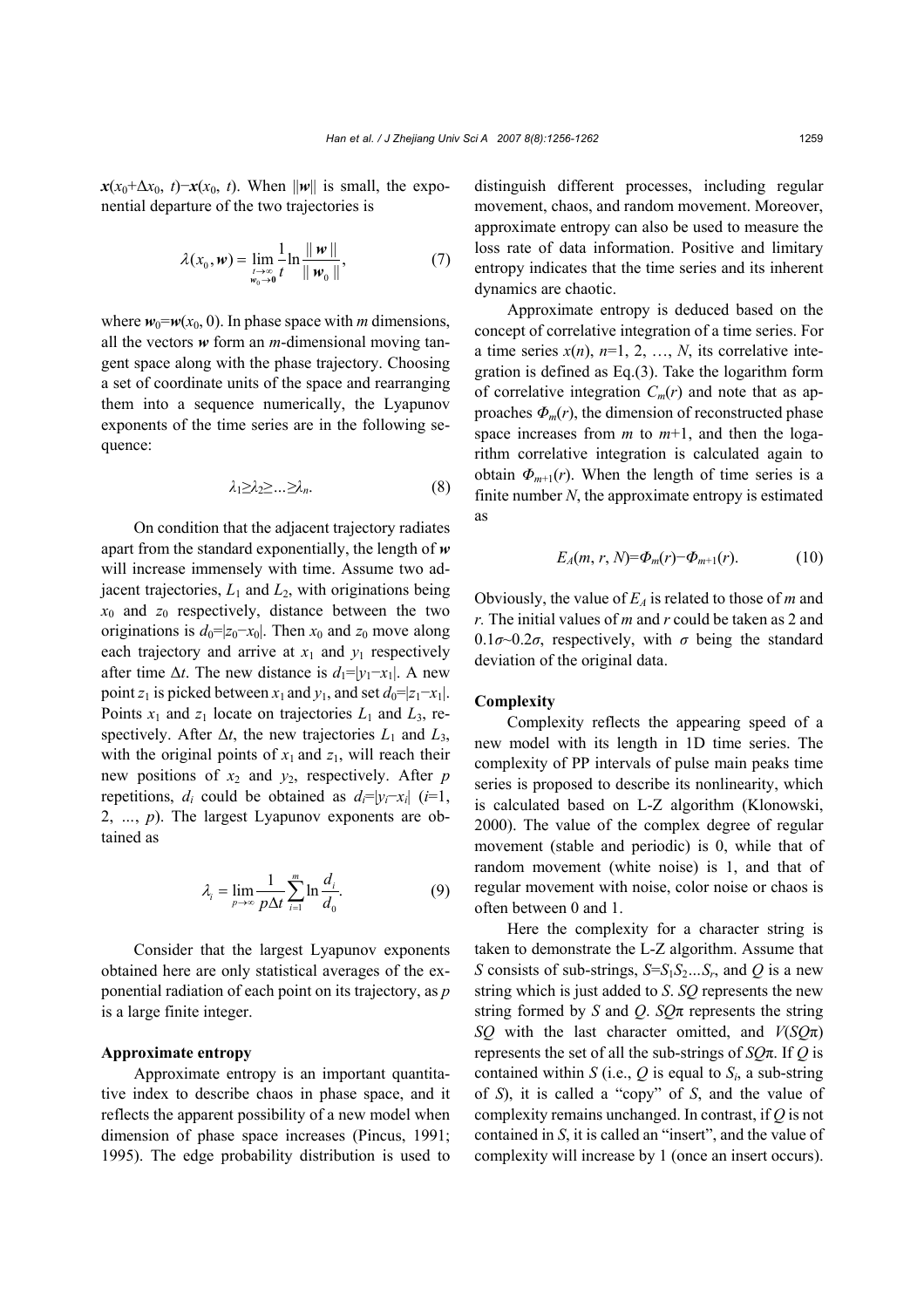The whole complexity, *C*(*N*), is obtained after all operations stated above along the total string. Then a normalized complexity can be defined as

$$
C_{\text{LZ}}(N) = C(N)/B(N),\tag{11}
$$

where  $B(N)=N/\log_2 N$ , *N* is the length of the whole string.

#### RESULTS

The two sets of typical PP intervals of pulse main peaks time series were analyzed. The phase space reconstruction is conducted with time-delay coordinate method at the first step. The best time delay is determined with auto mutual information method. Here, the two values of delay time for healthy and unhealthy PP intervals of pulse main peaks are 8 and 6, respectively. Then, the minimum embedding dimensions of the two time series are, as curve kinks, both 3 (Fig.4), just according to the calculating method in (Cao, 1997).

The curve slopes in Fig.5 are estimated with the least square method, based on the linear segments of  $\ln C_m(r)$  to  $\ln r$ , which are the logarithms of correlative integration and measuring scale. The slope values, i.e., correlative dimensions of the two sets of PP intervals of pulse main peaks, are 2.7743 and 1.6193, respectively. These correlative dimensions demonstrate that PP intervals of pulse main peaks are fractal in geometry.

The estimated values of the largest Lyapunov exponents of two sets of PP intervals of pulse main peaks, corresponding to the healthy and unhealthy states, are 1.8905 and 2.8393, respectively. Both of them are positive. The two positive values of the largest Lyapunov exponents imply that these two PP intervals of pulse main peaks time series are both chaotic.

Numerically, the largest Lyapunov exponent in unhealthy state is smaller than that in healthy state, i.e., the chaos in unhealthy state (arrhythmia) is weaker than that in healthy state (normal heart rhythm).





**Fig.4 Determination of minimum embedded dimensions using Cao's method. (a) Healthy state; (b) Unhealthy state**

**Fig.5 Logarithm diagram of correlative integration to measuring scale. (a) Healthy state; (b) Unhealthy state**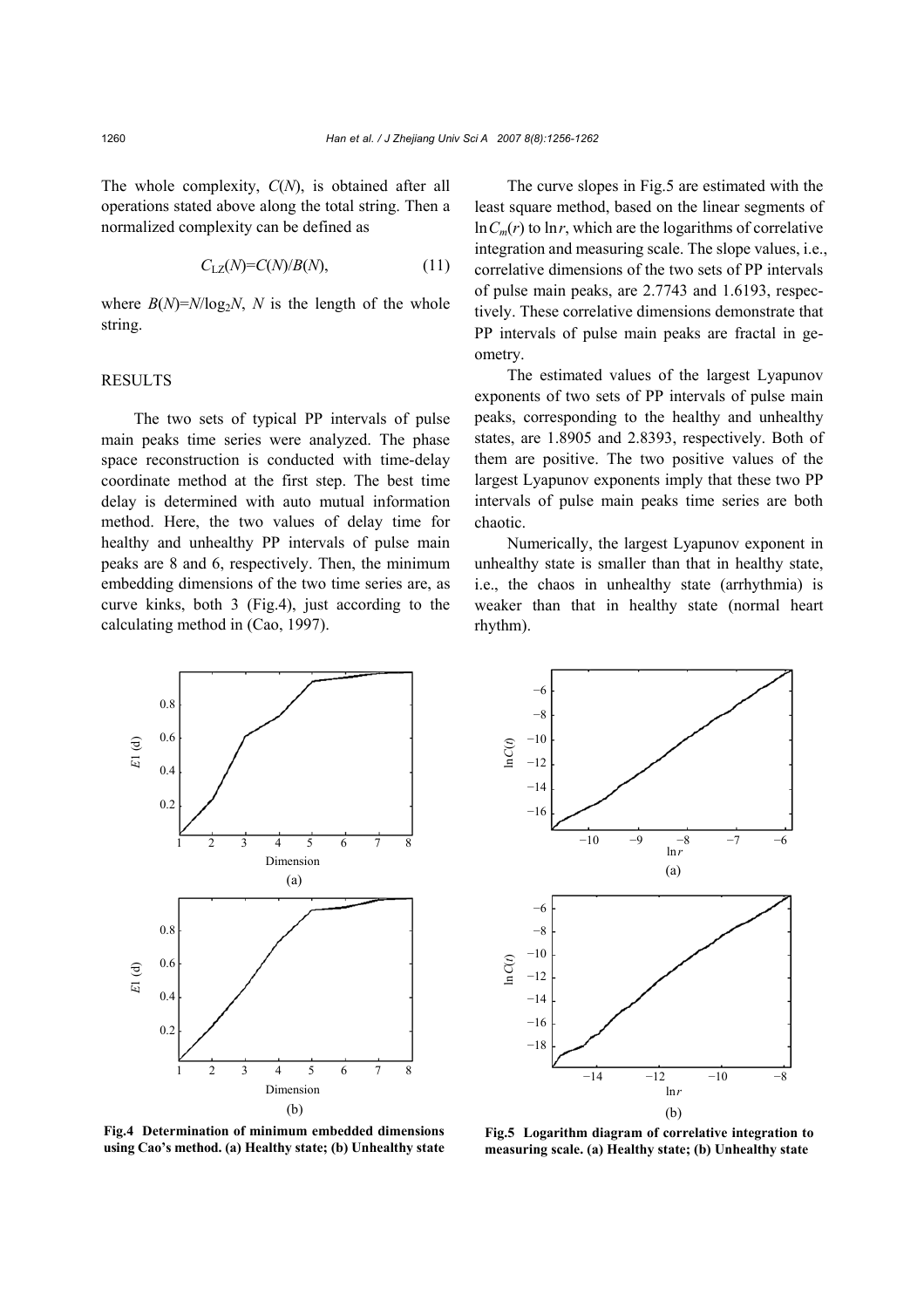Approximate entropy values of PP intervals of pulse main peaks time series in the two different healthy states are calculated; the results are both limitary, showing apparent difference. The calculated approximate entropies are shown in Fig.6.



**Fig.6 Approximate entropies of PP intervals of pulse main peaks for healthy and unhealthy states** 

As shown in Fig.7, the complexities of the two sets of PP intervals of pulse main peaks in both healthy and unhealthy states are illustrated, and the former turns to be greater than the latter. The calculated results showed that the complexity degree of PP intervals of pulse main peaks in healthy state is obviously higher than that in unhealthy state.



**Fig.7 Complexity of PP intervals of pulse main peaks for the healthy and unhealthy states** 

Comparatively, fractal dimension, Lyapunov exponents, and approximate entropy could describe the system nonlinearity in certain ways. Fractal dimension only describes the static portrait of system in phase space without regarding dynamic characteristics; on the contrary is the Lyapunov exponent. Approximate entropy fails to work for signals contaminated with loud noise. The calculated approximate entropies appear to be much similar to complexity results.

#### DISCUSSION

PP intervals of pulse main peaks are known to directly reflect human-body health condition and mental state, and features apparent nonlinear characteristics. In the paper, several nonlinear characteristic parameters of PP intervals of pulse main peaks time series are calculated and discussed in order to identify the health condition from the differences of the nonlinear paparameters. P peaks are extracted from the original pulse waves with wavelet transform, and the PP intervals of pulse main peaks time series are obtained via re-sampling on PP intervals. Based on the optimized delay time and the minimal embedded dimension for phase space reconstruction, the correlative dimension is calculated and the largest Lyapunov exponents are estimated. The obtained results showed that, the largest Lyapunov exponents of PP intervals of pulse main peaks in healthy state (normal heart rhythm) and unhealthy state (arrhythmia) are both positive, but that the former is larger than the latter. The results of approximate entropy and complexity appear to be similar, with both the approximate entropy and the complexity in healthy state being much higher than their counterparts in unhealthy state.

The analysis of PP intervals of pulse main peaks time series approached in this paper could help further understanding of the nonlinear characteristics in pulse waves and also shows the potential for quantitative diagnosis of some heart diseases.

#### **References**

- Cao, L., 1997. Practical method for determining the minimum embedding dimension of a scalar time series. *Physica D*, **110**:43-50. [doi:10.1016/S0167-2789(97)00118-8]
- Chiu, C.C., Yeh, S.J., Liu, Y.L., Chen, C.H., 2000. Selforganizing arterial pressure pulse classification using neural networks: theoretical considerations and clinical applicability. *Computers in Biol. & Med.*, **30**:71-88. [doi:10. 1016/S0010-4825(99)00023-2]
- Chiu, C.C., Yeh, S.J., Liu, Y.L., Liau, B.Y., 2004. Nonlinear dynamic analysis of blood pressure variability in diabetics with autonomic neuropathy using approximate entropy. *Clinical Autonomic Research*, **14**:343-348.